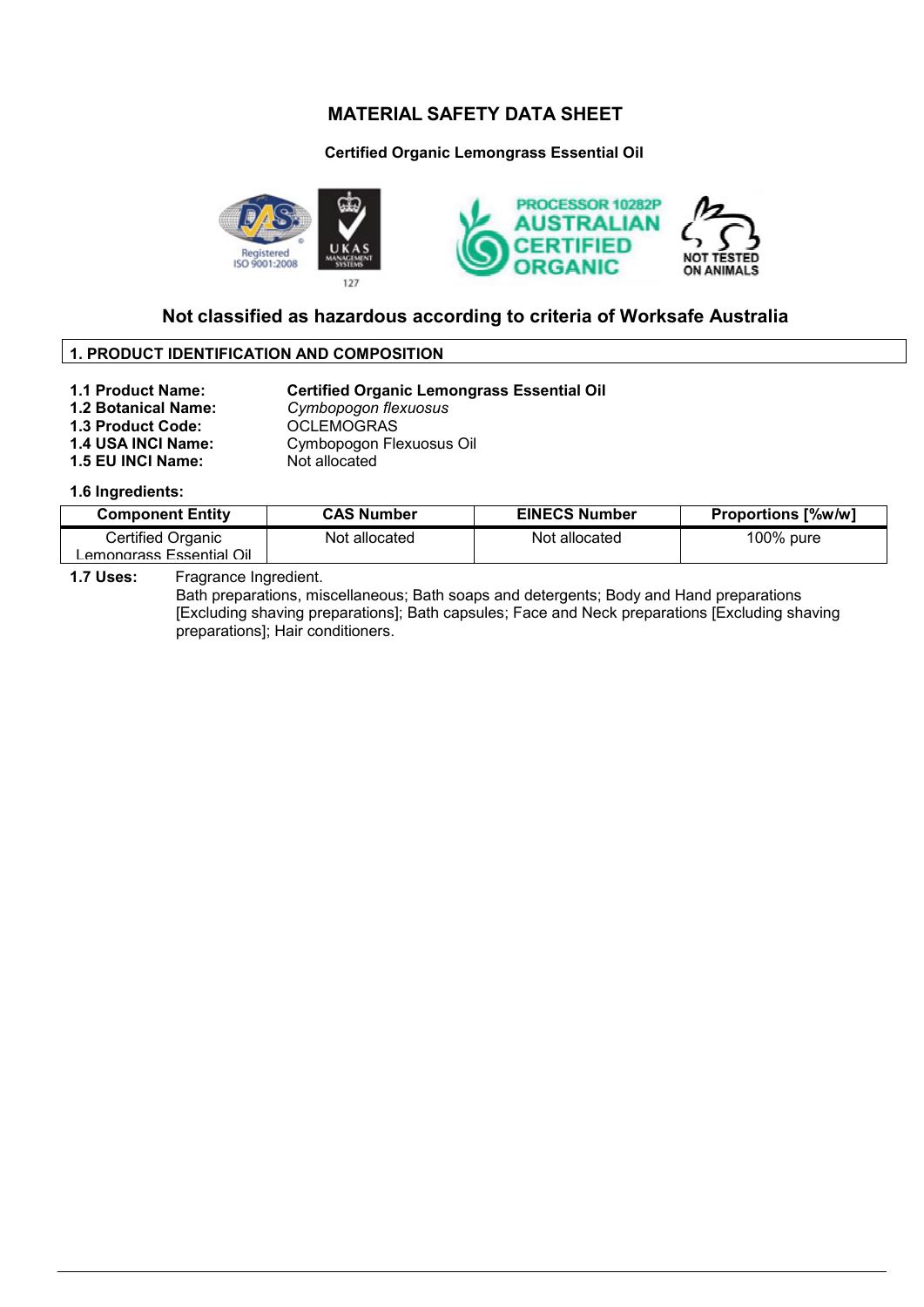## **Certified Organic Lemongrass Essential Oil**

| 2. HAZARD IDENTIFICATION        |             |                                                                                                                          |  |  |  |
|---------------------------------|-------------|--------------------------------------------------------------------------------------------------------------------------|--|--|--|
| 2.1 Physical - Chemical Hazards |             |                                                                                                                          |  |  |  |
| <b>Explosion:</b>               |             | None identified.                                                                                                         |  |  |  |
| Flammable:                      |             | Combustible liquid, produces oxides of carbon when burning.                                                              |  |  |  |
| Oxidizing:                      |             | Not applicable.                                                                                                          |  |  |  |
| Toxic:                          |             | None identified.                                                                                                         |  |  |  |
| Radioactive:                    |             | Not applicable.                                                                                                          |  |  |  |
| <b>Corrosive:</b>               |             | None identified.                                                                                                         |  |  |  |
| Miscellaneous:                  |             | None identified.                                                                                                         |  |  |  |
| 2.2 Environmental Hazards:      |             | None identified.                                                                                                         |  |  |  |
| 2.3 Health Hazards              |             |                                                                                                                          |  |  |  |
| <b>Acute Effects:</b>           | Swallowed:  | May be harmful.                                                                                                          |  |  |  |
|                                 | Eye:        | May be irritating.                                                                                                       |  |  |  |
|                                 | Skin:       | May be irritating.                                                                                                       |  |  |  |
|                                 | Inhalation: | May be harmful.                                                                                                          |  |  |  |
| <b>Chronic Effects:</b>         |             | None identified.                                                                                                         |  |  |  |
| <b>Mutagenic Effects:</b>       |             | None identified.                                                                                                         |  |  |  |
| <b>Reproductive Effects:</b>    |             | None identified.                                                                                                         |  |  |  |
| <b>Carcinogenic Effects:</b>    |             | None identified.                                                                                                         |  |  |  |
| Sensitisation:                  |             | None identified.                                                                                                         |  |  |  |
| Infectious:                     |             | Not applicable.                                                                                                          |  |  |  |
| 3. FIRST AID                    |             |                                                                                                                          |  |  |  |
| 3.1 Eye Contact:                |             | Flush immediately with clean water for at least 15 minutes. Ensure irrigation                                            |  |  |  |
|                                 |             | under eyelids. Do not try to remove contact lenses unless trained.                                                       |  |  |  |
|                                 |             | Contact a physician as necessary.                                                                                        |  |  |  |
| 3.2 Skin Contact:               |             | Remove any contaminated clothing and footwear. Clean before re-use.                                                      |  |  |  |
|                                 |             | Wash affected areas thoroughly with soap and water for at least 15 minutes.                                              |  |  |  |
|                                 |             | Contact a physician as necessary.                                                                                        |  |  |  |
| 3.3 Inhalation:                 |             | Remove from the exposure to fresh air. If breathing has stopped, administer                                              |  |  |  |
|                                 |             | artificial respiration and oxygen if available.                                                                          |  |  |  |
|                                 |             | Contact a physician as necessary.                                                                                        |  |  |  |
| 3.4 Ingestion:                  |             | Do Not induce vomiting.                                                                                                  |  |  |  |
|                                 |             | Wash out mouth with water and give water slowly to dilute [as much as casualty                                           |  |  |  |
|                                 |             | can comfortably drink] provided person is conscious.                                                                     |  |  |  |
|                                 |             | Never give liquid to a person showing signs of being sleepy or with reduced<br>awareness; i.e. becoming unconsciousness. |  |  |  |
|                                 |             | Contact a physician or local poison control centre immediately.                                                          |  |  |  |
|                                 |             | If vomiting occurs, lean patient forward or place on left side [head-down position,                                      |  |  |  |
|                                 |             | if possible] to maintain open airway and prevent aspiration.                                                             |  |  |  |
| <b>3.5 Contact Point:</b>       |             | Poisons Information Centre Sydney [T] 131126                                                                             |  |  |  |
| <b>3.6 Advice to Doctor:</b>    |             | Treat symptomatically. Note the nature of this product.                                                                  |  |  |  |
|                                 |             |                                                                                                                          |  |  |  |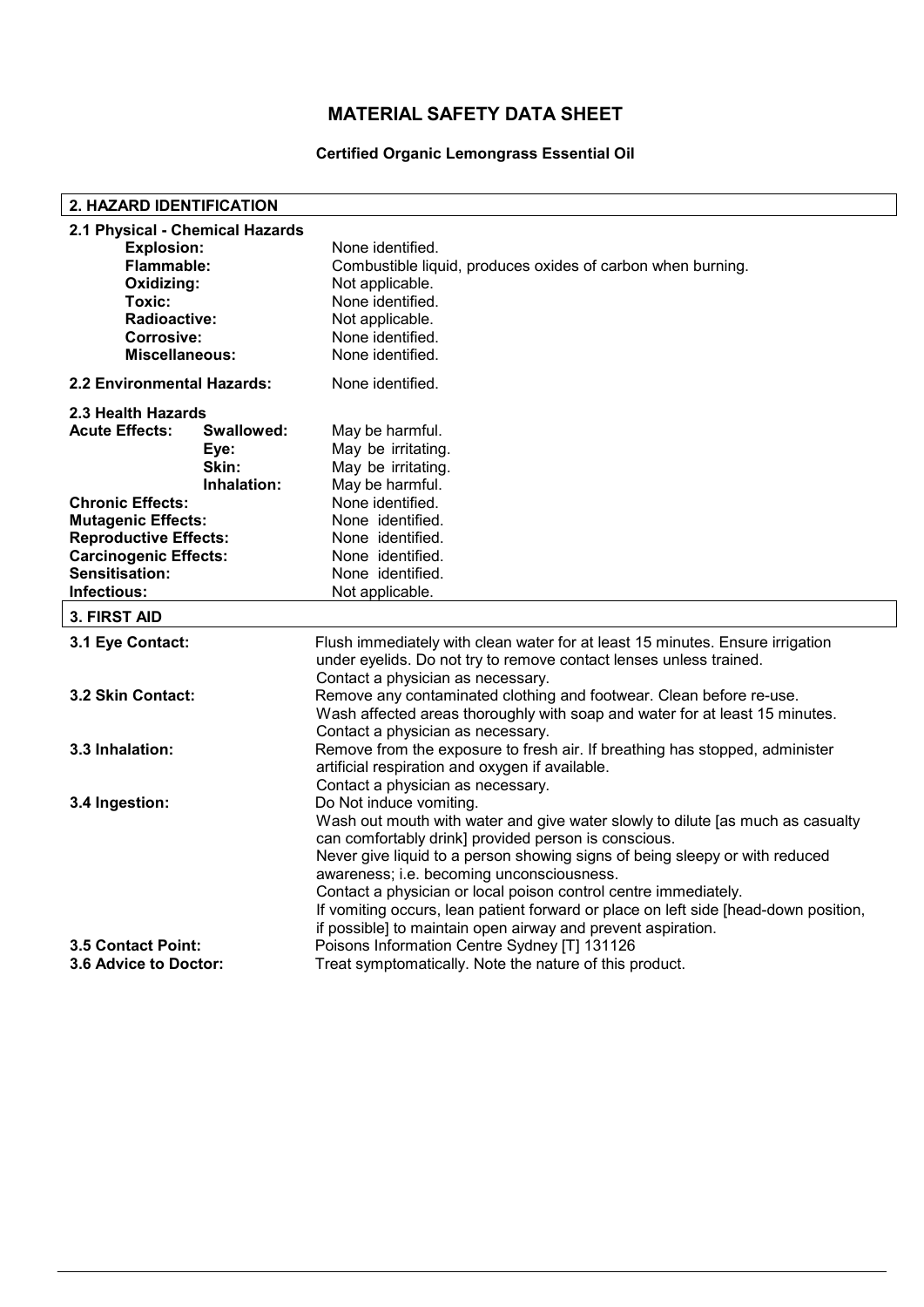## **Certified Organic Lemongrass Essential Oil**

| <b>4. FIRE FIGHTING MEASURES</b>                             |                                                                                                       |  |  |
|--------------------------------------------------------------|-------------------------------------------------------------------------------------------------------|--|--|
| 4.1 Extinguishing Media:                                     | Carbon Dioxide; Dry Chemical; Universal-Type Foam.                                                    |  |  |
| 4.2 Unsuitable Extinguishing Media:                          | Water Spray; Others not established.                                                                  |  |  |
| 4.3 Unusual Firefighting Hazards:                            | None identified.                                                                                      |  |  |
| <b>4.4 Special Procedures:</b>                               | Determine the need to evacuate or isolate the area according to your local                            |  |  |
|                                                              | emergency plan.                                                                                       |  |  |
| 4.5 Protective Equipment:                                    | Self-contained breathing apparatus and protective clothing should be worn                             |  |  |
|                                                              | when fighting fires involving essential oils or chemicals.                                            |  |  |
| <b>4.6 Combustion Products:</b><br><b>4.7 Contact Point:</b> | Oxides of carbon.                                                                                     |  |  |
|                                                              | Dial 000 Emergency in case of fire [In Australia]<br>or Local Emergency Authority [Out of Australia]. |  |  |
|                                                              |                                                                                                       |  |  |
| <b>5. ACCIDENTAL RELEASE MEASURES</b>                        |                                                                                                       |  |  |
| <b>5.1 Personal Precautions:</b>                             | Use of self-contained breathing apparatus is recommended for any major                                |  |  |
|                                                              | chemical spill. Refer also to section 8.                                                              |  |  |
| <b>5.2 Safety Precautions:</b>                               | Eliminate ALL ignition sources. Ventilate area. Determine the need to                                 |  |  |
|                                                              | evacuate or isolate the area according to your local emergency plan;                                  |  |  |
| 5.3 Environmental Precautions:                               | Keep away from drains, surface and ground water.                                                      |  |  |
|                                                              | Report spills to appropriate Authorities if required.                                                 |  |  |
| 5.4 Methods For Cleaning Up:                                 | Contain spill and recover free product. Absorb remainder on vermiculite or                            |  |  |
|                                                              | other suitable absorbent material. Wipe small spills with cloth. Clean with hot                       |  |  |
|                                                              | water and detergent. Refer also to Section 13. for disposal procedures.                               |  |  |
| <b>6. SAFE HANDLING AND STORAGE INFORMATION</b>              |                                                                                                       |  |  |
| 6.1 Handling:                                                | Avoid inhalation and contact with skin and eyes. Good personal hygiene                                |  |  |
|                                                              | practices should be used. Wash after any contact, before breaks and meals,                            |  |  |
|                                                              | and at the end of the work period. Contaminated clothing and shoes should                             |  |  |
|                                                              | be cleaned before re-use.                                                                             |  |  |
| 6.2 Storage:                                                 | Not a hazardous material. Not a Scheduled Poison.                                                     |  |  |
|                                                              | Containers should be kept closed in order to minimise contamination.                                  |  |  |
|                                                              | Store in a cool, dry, well ventilated place protected from light.                                     |  |  |
|                                                              | Keep from extreme heat and away from ALL sources of ignition.                                         |  |  |
|                                                              | Glass, laquer-lined steel/tin, aluminium and F/HDPE acceptable containers.                            |  |  |
|                                                              | Make sure the material does not come into contact with substances listed as:                          |  |  |
| 6.3 Unsuitable Packaging Materials:                          | "Materials to Avoid", Refer to Section 10.<br>None established.                                       |  |  |
| <b>6.4 Special Procedures:</b>                               | None established.                                                                                     |  |  |
|                                                              |                                                                                                       |  |  |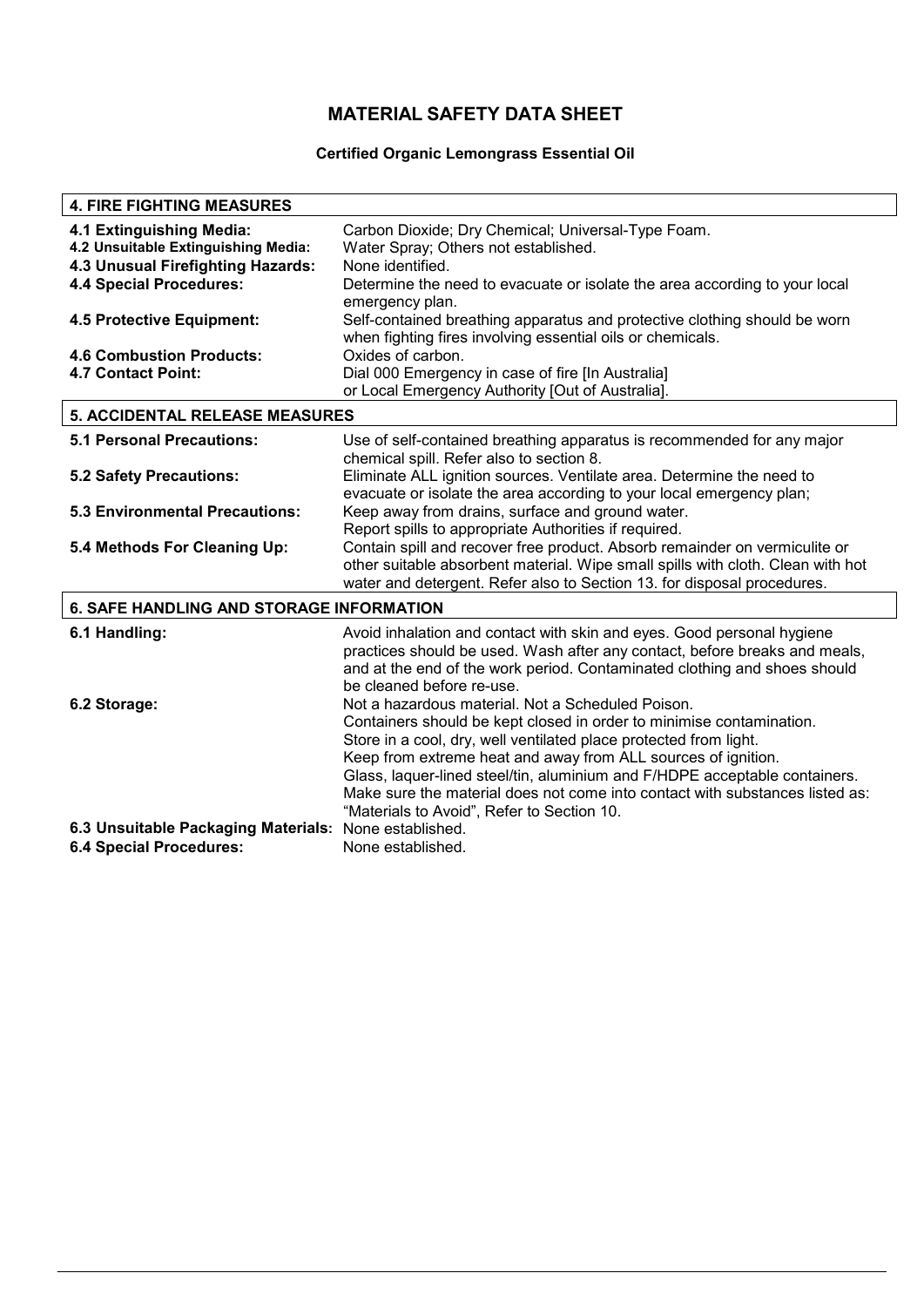## **Certified Organic Lemongrass Essential Oil**

## **7. EXPOSURE CONTROLS AND PERSONAL PROTECTION**

| 7.1 Respiratory Protection:           | None generally required. Use NIOSH approved respirator in confined areas or<br>if ventilation is inadequate.                                                                                                                                                                                                        |
|---------------------------------------|---------------------------------------------------------------------------------------------------------------------------------------------------------------------------------------------------------------------------------------------------------------------------------------------------------------------|
| 7.2 Ventilation Protection:           | Ensure adequate ventilation to keep exposure levels to a minimum.<br>General exhaust is recommended.                                                                                                                                                                                                                |
| 7.3 Eye Protection:                   | Using goggles or face shield is recommended.                                                                                                                                                                                                                                                                        |
| 7.4 Protective Gloves:                | Using chemical resistant gloves is recommended.                                                                                                                                                                                                                                                                     |
| 7.5 Protective Clothing:              | Using chemical resistant clothing is recommended.                                                                                                                                                                                                                                                                   |
| 7.6 Protective Equipment:             | An eyewash fountain and / or safety shower should be available in the work<br>area.                                                                                                                                                                                                                                 |
| 7.7 Special Engineering Controls:     | None established.                                                                                                                                                                                                                                                                                                   |
| <b>7.8 Other Personal Protection:</b> | Consult the following Australian Standards for general advice regarding safety<br>clothing and equipment: Respiratory Equipment: AS/NZS 1715,<br>Protective Gloves: AS 2161, Industrial Clothing: AS 2919,<br>Industrial Eye Protection: AS 1336 and AS/NZS 1337,<br>Occupational Protective Footwear: AS/NZS 2210. |
| 7.9 Note:                             | These precautions are for room temperature handling. Use at elevated<br>temperature or aerosol / spray applications may require additional<br>precautions.                                                                                                                                                          |

# **8. PHYSICAL AND CHEMICAL PROPERTIES**

| <b>TEST</b>                                | <b>SPECIFICATION</b>                            |  |  |
|--------------------------------------------|-------------------------------------------------|--|--|
| 8.1 Appearance:                            | Clear pale yellow to amber mobile liquid        |  |  |
| 8.2 Odour:                                 | Characteristic, sweet, fresh, grassy lemon      |  |  |
| <b>Odour Threshold:</b>                    | Not available.                                  |  |  |
| 8.3 Specific Gravity:                      | 0.870 to 0.905 @ 25 $^{\circ}$ C                |  |  |
| 8.4 Refractive Index:                      | 1.480 to 1.493 @ 25°C                           |  |  |
| <b>8.5 Optical Rotation:</b>               | $-5^{\circ}$ to +1 $^{\circ}$ @ 20 $^{\circ}$ C |  |  |
| 8.6 pH:                                    | Not available.                                  |  |  |
| 8.7 Solubility:                            | Soluble in ethyl alcohol                        |  |  |
| 8.8 Solubility in Water:                   | Insoluble                                       |  |  |
| 8.9 Flash Point:                           | 71°C [Test unknown]                             |  |  |
| 8.10 Flammability Limits [as % v/v in Air] |                                                 |  |  |
| <b>Lower Explosion Limit:</b>              | Not available.                                  |  |  |
| <b>Upper Explosion Limit:</b>              | Not available.                                  |  |  |
| 8.11 Autoignition Temperature:             | Not available.                                  |  |  |
| 8.12 Melting Point:                        | Not available. °C @ 760 mm Hg                   |  |  |
| 8.13 Boiling Point:                        | Not available. °C @ 760 mm Hg                   |  |  |
| 8.14 Vapour Pressure:                      | Not available.                                  |  |  |
| 8.15 Vapour Density:                       | Not available.                                  |  |  |
|                                            |                                                 |  |  |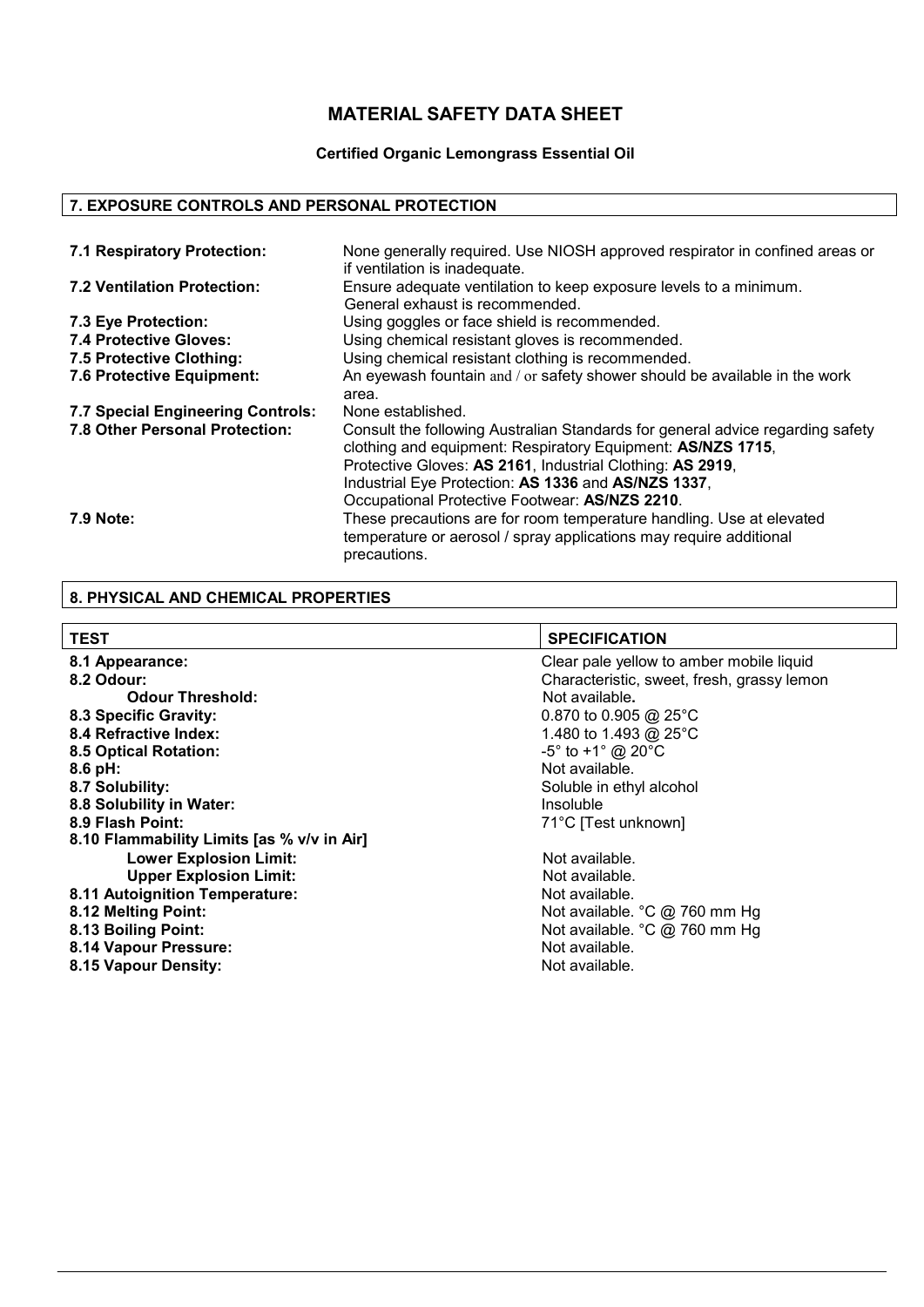## **Certified Organic Lemongrass Essential Oil**

| 8.16 EFFA Listed Sensitisers & IFRA Notifiable Substances |                                                                               |                    |                                                          |                                                                                   |              |
|-----------------------------------------------------------|-------------------------------------------------------------------------------|--------------------|----------------------------------------------------------|-----------------------------------------------------------------------------------|--------------|
| <b>CONSTITUENT</b>                                        | <b>IFRA</b>                                                                   | <b>EFFA</b>        | <b>CAS Number</b>                                        | <b>EINECS Number</b>                                                              | <b>RANGE</b> |
| Limonene:                                                 | <b>YES</b>                                                                    | <b>YES</b>         | 138-86-3                                                 | 205-341-0                                                                         | $< 1\%$      |
| Linalool:                                                 | <b>YES</b>                                                                    | <b>YES</b>         | 78-70-6                                                  | 201-134-4                                                                         | $< 5\%$      |
| Neral:                                                    | <b>YES</b>                                                                    | <b>YES</b>         | 106-26-3                                                 | 203-378-2                                                                         | < 35%        |
| Geraniol:                                                 | NO.                                                                           | <b>YES</b>         | 106-24-1                                                 | 203-377-1                                                                         | < 10%        |
| Geranial:                                                 | <b>YES</b>                                                                    | <b>YES</b>         | 141-27-5                                                 | 205-476-5                                                                         | $~10\%$      |
| iso-Eugenol:                                              | <b>YES</b>                                                                    | <b>YES</b>         | $97 - 54 - 1$                                            | 202-590-7                                                                         | $< 1\%$      |
| 9. STABILITY AND REACTIVITY                               |                                                                               |                    |                                                          |                                                                                   |              |
| 9.1 Stability:                                            |                                                                               |                    | Chemically stable, non hazardous material.               |                                                                                   |              |
|                                                           |                                                                               |                    |                                                          |                                                                                   |              |
| 9.2 Conditions to Avoid:                                  | This material presents no significant reactivity hazard.<br>None established. |                    |                                                          |                                                                                   |              |
| 9.3 Materials to Avoid:                                   |                                                                               |                    |                                                          |                                                                                   |              |
| 9.4 Flammability:                                         | Strong acids, strong alkalis and oxidizing agents.<br>Combustible liquid.     |                    |                                                          |                                                                                   |              |
| 9.5 Hazardous Polymerization:                             |                                                                               | Will not occur.    |                                                          |                                                                                   |              |
| 9.6 Hazardous Combustion or                               |                                                                               |                    |                                                          | Carbon monoxide and unidentified organic compounds may be formed                  |              |
| <b>Decomposition Products:</b>                            |                                                                               | during combustion. |                                                          |                                                                                   |              |
| <b>10. TOXICOLOGICAL INFORMATION</b>                      |                                                                               |                    |                                                          |                                                                                   |              |
| <b>10.1 Acute Toxicity</b>                                |                                                                               |                    |                                                          |                                                                                   |              |
| <b>LD50 [Oral]:</b>                                       |                                                                               |                    | Not tested on animals - So not available.                |                                                                                   |              |
| LD50 [Dermal]:                                            |                                                                               |                    | Not tested on animals - So not available.                |                                                                                   |              |
| LC50 [Inhalation]:                                        |                                                                               |                    | Not tested on animals - So not available.                |                                                                                   |              |
| <b>10.2 Exposure Limits</b>                               |                                                                               |                    |                                                          | There is a blanket recommendation of 10 mg/m <sup>3</sup> for inspirable dusts or |              |
|                                                           |                                                                               |                    |                                                          | mists when limits have not otherwise been established.                            |              |
| <b>OSHA TWA:</b>                                          |                                                                               |                    |                                                          |                                                                                   |              |
| <b>OSHA STEL:</b>                                         | None established.<br>None established.                                        |                    |                                                          |                                                                                   |              |
| <b>ACGIH TWA:</b>                                         | None established.                                                             |                    |                                                          |                                                                                   |              |
| <b>ACGIH STEL:</b>                                        | None established.                                                             |                    |                                                          |                                                                                   |              |
| <b>NOHSC TWA:</b>                                         |                                                                               |                    |                                                          |                                                                                   |              |
| <b>NOHSC STEL:</b>                                        | None established.                                                             |                    |                                                          |                                                                                   |              |
| 10.3 Short Term Toxicity:                                 | None established.<br>Not available.                                           |                    |                                                          |                                                                                   |              |
| 10.4 Long Term Toxicity:                                  |                                                                               | Not available.     |                                                          |                                                                                   |              |
| 10.5 Human Exposure Tests:                                |                                                                               | Not available.     |                                                          |                                                                                   |              |
|                                                           |                                                                               |                    |                                                          |                                                                                   |              |
| <b>11. ECOLOGICAL INFORMATION</b>                         |                                                                               |                    |                                                          |                                                                                   |              |
| 11.1 Eco-toxicity:                                        |                                                                               |                    |                                                          | None established. Avoid pollution to soil, rivers and the ocean.                  |              |
| 11.2 Mobility:                                            | Low mobility in the soil.                                                     |                    |                                                          |                                                                                   |              |
| 11.3 Persistence & Degradability:                         | Low persistence level and readily biodegradable.                              |                    |                                                          |                                                                                   |              |
| <b>11.4 Bio-accumlative Potential:</b>                    | None established.                                                             |                    |                                                          |                                                                                   |              |
| 11.5 Other Adverse Effects:                               | None established.                                                             |                    |                                                          |                                                                                   |              |
| <b>12. DISPOSAL CONSIDERATION</b>                         |                                                                               |                    |                                                          |                                                                                   |              |
| 12.1 Waste Material:                                      |                                                                               |                    |                                                          | Place material and / or absorbent into sealed containers and dispose of in        |              |
|                                                           |                                                                               |                    | accordance with current applicable laws and regulations. |                                                                                   |              |
|                                                           | Refer to local Authority advice.                                              |                    |                                                          |                                                                                   |              |
| 12.2 Contaminated Packaging:                              |                                                                               |                    |                                                          | Dispose of in accordance with current applicable laws and regulations.            |              |
|                                                           | Refer to local Authority advice.                                              |                    |                                                          |                                                                                   |              |
|                                                           |                                                                               |                    |                                                          |                                                                                   |              |
| 12.3 Note:                                                |                                                                               |                    | Empty containers can have residues, gases and mists.     |                                                                                   |              |
|                                                           |                                                                               |                    |                                                          | Use the proper Waste Disposal Methods & Procedures for Empties as well.           |              |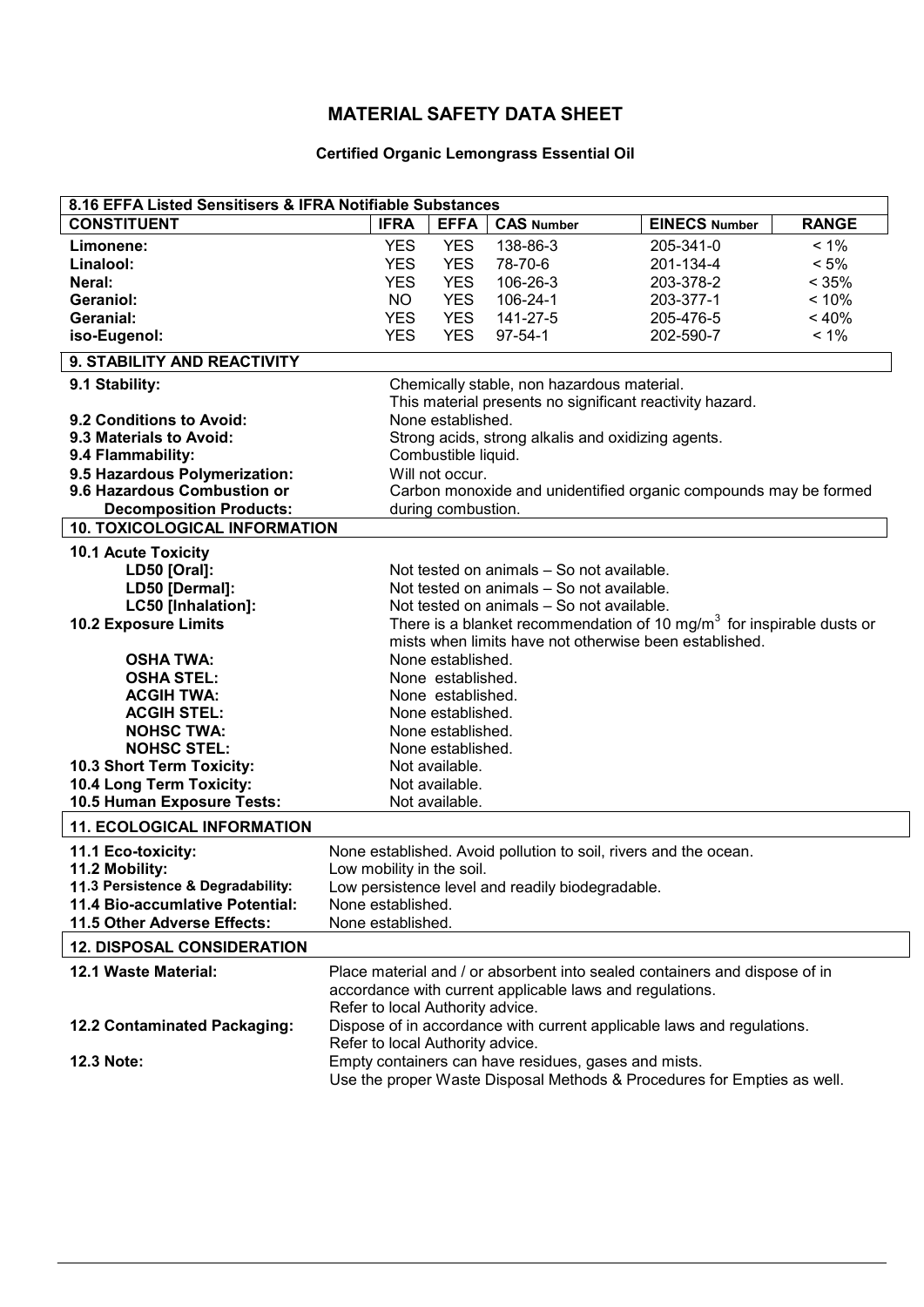### **Certified Organic Lemongrass Essential Oil**

### **13. TRANSPORT INFORMATION**

| <b>13.1 Transportation:</b>       | Not Dangerous Goods according to criteria of the Australian Dangerous Goods<br>Code for Transport by Road and Rail. No special transport required.<br>Not to be transported with Classes 1 [Explosives], 2.1 [Flammable Gases] [nb]<br>this applies only when in bulk], 2.3 [Poisonous Gases], 4.2 [Spontaneously<br>Combustible Substances], 5.1 [Oxidising Agents], 5.2 [Organic Peroxides], 7<br>[Radioactive Substances], and Foodstuffs or Foodstuff empties. |
|-----------------------------------|--------------------------------------------------------------------------------------------------------------------------------------------------------------------------------------------------------------------------------------------------------------------------------------------------------------------------------------------------------------------------------------------------------------------------------------------------------------------|
| 13.2 Proper Shipping Name:        | Not Regulated.                                                                                                                                                                                                                                                                                                                                                                                                                                                     |
| 13.3 UN Number:                   | Not allocated.                                                                                                                                                                                                                                                                                                                                                                                                                                                     |
| 13.4 Packaging Group:             | Not allocated.                                                                                                                                                                                                                                                                                                                                                                                                                                                     |
| <b>13.5 DG Class:</b>             | Not allocated.                                                                                                                                                                                                                                                                                                                                                                                                                                                     |
| 13.6 Poison Schedule:             | Not Scheduled.                                                                                                                                                                                                                                                                                                                                                                                                                                                     |
| 13.7 Hazchem Code:                | Not allocated.                                                                                                                                                                                                                                                                                                                                                                                                                                                     |
| <b>14. REGULATORY INFORMATION</b> |                                                                                                                                                                                                                                                                                                                                                                                                                                                                    |
| 14.1 Risk Symbols:                | Not allocated.                                                                                                                                                                                                                                                                                                                                                                                                                                                     |
| <b>14.2 Risk Phrases:</b>         | Not allocated.                                                                                                                                                                                                                                                                                                                                                                                                                                                     |
| <b>14.3 Safety Phrases:</b>       | Not allocated.                                                                                                                                                                                                                                                                                                                                                                                                                                                     |
| <b>14.4 Warning Statements:</b>   | Not allocated.                                                                                                                                                                                                                                                                                                                                                                                                                                                     |
| <b>14.5 Safety Directions:</b>    | Not allocated.                                                                                                                                                                                                                                                                                                                                                                                                                                                     |
| <b>14.6 Standard Statements:</b>  | Not allocated.                                                                                                                                                                                                                                                                                                                                                                                                                                                     |
| <b>15. ADDITIONAL INFORMATION</b> |                                                                                                                                                                                                                                                                                                                                                                                                                                                                    |

## **15.1 ORGANIC / GMO DECLARATION**

The Certified Organic Lemongrass Essential Oil is obtained from the flowering tops of the lemongrass plant variety *Cymbopogon flexuosus*, by the process of steam distillation.

It is exclusively gained from non-GMO organically grown lemongrass plants and is free of any GMO-Fragments.

It is grown, harvested and processed within the strict principles of creating animal free products.

It is grown, harvest and processed within the strict principles of creating organic materials.

It conforms to the specifications of GMO Free, Certified Organic Lemongrass Essential Oil.

#### It contains No Animal Products.

#### **15.2 QUALITY DECLARATION**

At our firmly believe that Quality Control is of the utmost importance and it is imperative that the most meticulous tests are carried out for every product in our range.

Uncompromising quality is a responsibility, which we take seriously.

Our commitment to quality is coordinated by our in-house Qualified Aromatherapist, Chief Chemist and Quality Control Chemist.

The most rigorous processes are implemented to determine the purity and potency of sourced oils & raw materials.

By maintaining this intense level of Quality Control and Developing New Methods & Techniques, We can ensure Superior Quality Products.

This Certified Organic Lemongrass Essential Oil has been tested and it conforms to our High Standard Quality requirements.